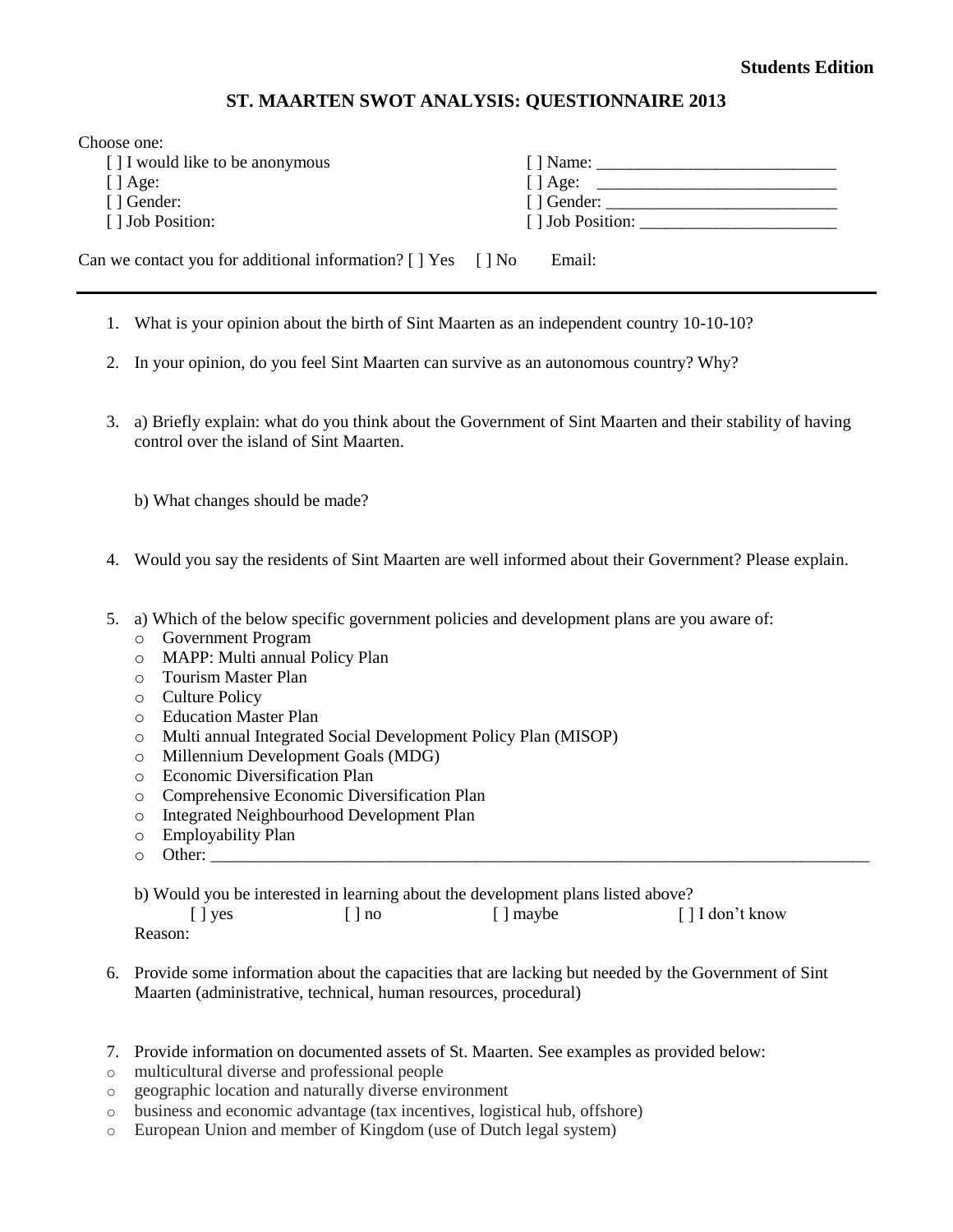## **Students Edition**

- o Transportation infrastructure
- o Friendly, beautiful island/ lifestyle
- o Other:
- 8. List the bottlenecks that prevent these assets from being fully harnessed. Explain fully.
- 9. Briefly describe the opportunities with working and/or going to school on Sint Maarten.
- 10. Briefly describe the potential threats/risks with working and/or going to school on Sint Maarten.
- 11. Briefly describe what concerns you have at work about issues raised in the political agenda.
- 12. How can your place of work or school help to improve the coordination of relationships within government and outside government?
- 13. Do you consider your organization coordinates well/enough with the political bodies/Council of Ministers and parliamentarians to achieve work objectives?
- 14. What opportunities do you see between Departments/Ministries? Or between your organization and other (external) organizations in reference to communication and coordination?
- 15. What communication plans do you suggest for setting up new information systems, database or innovative technologies for Sint Maarten?
- 16. What other external conditions do you think can help achieve the program objectives for your Government and Sint Maarten?
- 17. As an individual, what would you do to ensure that Sint Maarten benefits from having a NDP?
- 18. Is this a good time to conduct an NDP for Sint Maarten? [ ] Yes [ ] No Reason:
- 19. What interest/ concerns do you have in the drafting of the NDP?
- 20. Mention 3 main tools that you would consider to help Sint Maarten on poverty alleviation?
- 21. Mention 3 main tools that you would consider to help Sint Maarten on gender disparity in primary and secondary education.